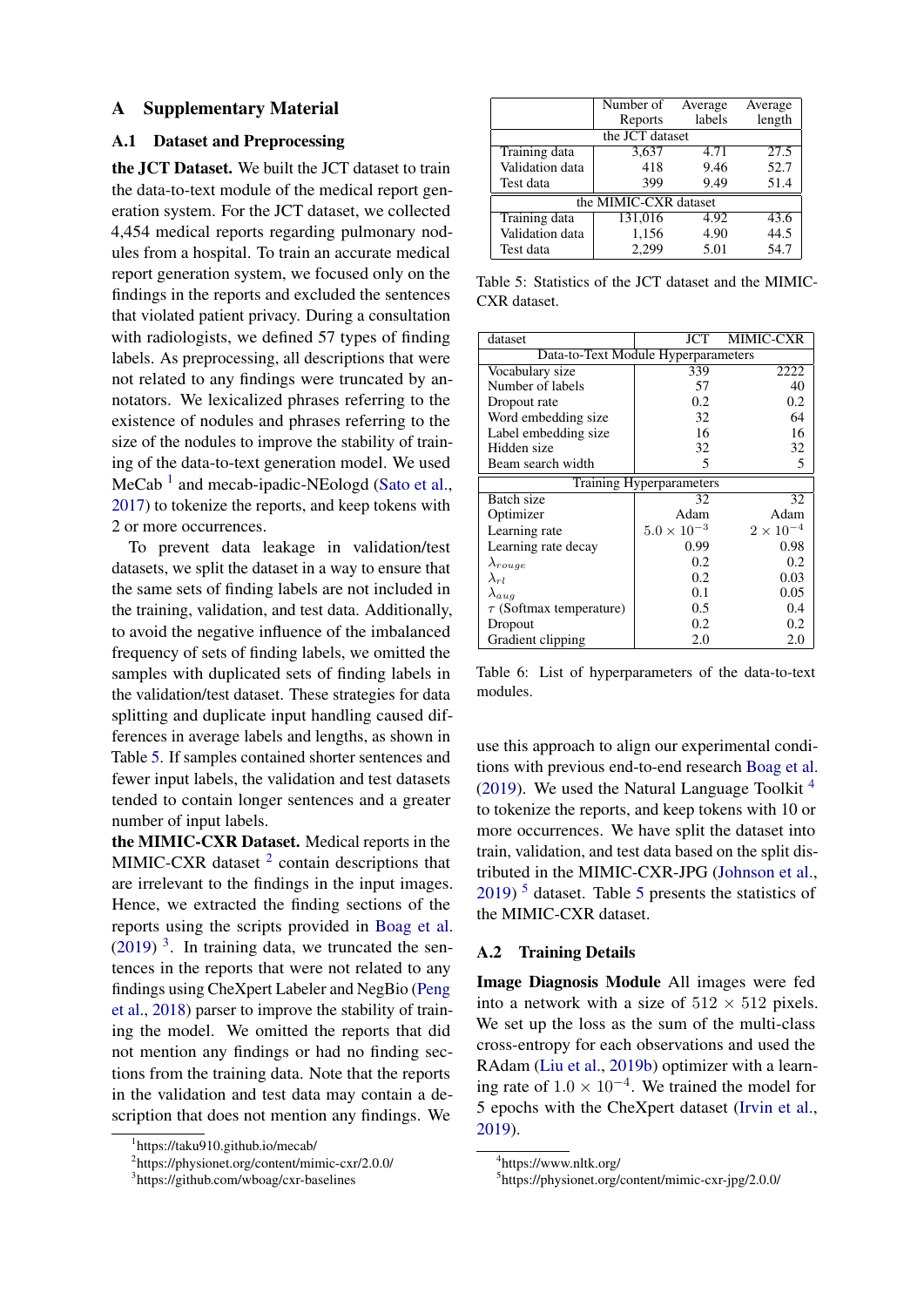| Labels                     | Negative | Positive | Uncertain | No_Mention |
|----------------------------|----------|----------|-----------|------------|
| No_Finding                 |          | 0.468    |           | 0.907      |
| Enlarged_Cardiomediastinum | 0.436    | 0.197    | 0.040     | 0.858      |
| Cardiomegaly               | 0.209    | 0.525    | 0.013     | 0.873      |
| Lung <sub>-Opacity</sub>   | 0.002    | 0.696    | 0.000     | 0.602      |
| Lung_Lesion                | 0.150    | 0.246    | 0.092     | 0.936      |
| Edema                      | 0.223    | 0.615    | 0.254     | 0.740      |
| Consolidation              | 0.489    | 0.215    | 0.254     | 0.740      |
| Pneumonia                  | 0.008    | 0.163    | 0.278     | 0.883      |
| Atelectasis                | 0.002    | 0.333    | 0.325     | 0.713      |
| Pneumothorax               | 0.458    | 0.513    | 0.000     | 0.770      |
| Pleural_Effusion           | 0.524    | 0.759    | 0.036     | 0.639      |
| Pleural Other              | 0.335    | 0.217    | 0.165     | 0.963      |
| Fracture                   | 0.234    | 0.207    | 0.007     | 0.890      |
| Support_Devices            | 0.046    | 0.844    | 0.007     | 0.771      |
| Overall F1-Score           | 0.240    | 0.428    | 0.103     | 0.807      |

Table 7: Evaluation of the image diagnosis module for each finding label. All scores are measured by F-score in 5-fold cross validation.

| Dataset                        | <b>JCT</b>           | MIMIC-CXR            |
|--------------------------------|----------------------|----------------------|
| Optimizer                      | AdamW                | AdamW                |
| Learning rate<br>of BERT layer | $2.0 \times 10^{-5}$ | $2.0 \times 10^{-5}$ |
| Learning rate<br>of FC layer   | $2.0 \times 10^{-3}$ | $1.0 \times 10^{-4}$ |
| CBL $\beta$ (Cui et al., 2019) | 0.999                | 0.999                |
| Warm up steps                  | 200                  | 200                  |

Table 8: List of hyperparameters of the reconstructor modules.

Subsequently, we evaluated the image diagnosis module with the CheXpert dataset. To evaluate the accuracy of image classification correctly for the infrequent labels, we performed a 5-fold cross-validation. Table [7](#page--1-13) presents F-scores for each finding labels evaluated in 5-fold cross-validation. Although the F-scores of the no-mention labels are high, the F-scores of the positive, negative, and uncertain finding labels are relatively low. This is because the CheXpert dataset is significantly imbalanced, and almost all finding labels in the training data are in the no-mention category.

Data-to-Text Module For the JCT and MIMIC-CXR datasets, we trained the data-to-text module for 50 and 20 epochs, respectively. We used a CRS score of the validation data as the stopping criteria. Finally, we reported evaluation scores that achieved the highest CRS score on the validation data. Table [6](#page--1-14) presents hyperparameters used to train our models. Before we trained the model with RL, we pretrained the model with only cross-entropy loss for an epoch. The number of parameters of the data-to-text module was 127k for the JCT dataset and 463k for the MIMIC-CXR dataset.

Reconstructor Module To train the reconstruc-

tor for the JCT dataset, we used the pretrained Japanese BERT model <sup>6</sup>. We have split the training data of the data-to-text module into 4:1 and used the former part as training data and the latter part as validation data for the reconstructor. For fine-tuning, we used the AdamW optimizer with a learning rate of  $2.0 \times 10^{-5}$  for the BERT layer and  $2.0 \times 10^{-3}$  for the fully connected layer. We used binary cross-entropy loss to train the model, and applied Class Balanced Loss (CBL) [\(Cui et al.,](#page--1-12) [2019\)](#page--1-12) with  $\beta = 0.999$ . The number of parameters of the reconstruction module is 110M. We fine-tuned the model with 10 epochs, and the F-score on the validation dataset was 90.3.

To train the reconstructor for the MIMIC-CXR dataset, we use the pretrained bert-base-uncased model. We also verified the BioBERT model [\(Lee](#page--1-15) [et al.,](#page--1-15) [2020\)](#page--1-15), but the results showed no significant differences with the bert-base-uncased model. For fine-tuning, we used the AdamW optimizer with a learning rate  $2.0 \times 10^{-5}$  for the BERT layer and  $2.0 \times 10^{-3}$  for the fully connected layer. By analogy with the JCT dataset, we have split the training data into 4:1 and used the former part as the training data and the latter part as the validation data for the reconstructor. We used binary cross-entropy loss to train the model, and applied Class Balanced Loss (CBL) [\(Cui et al.,](#page--1-12) [2019\)](#page--1-12) with  $\beta = 0.999$ . The number of parameters of the reconstruction module was 109M. We fine-tuned the model with 10 epochs, and the F-score on the validation dataset was 97.9.

We used an Intel Core i7-6850K CPU and NVIDIA GTX 1080Ti GPU for training on the

<sup>6</sup> https://github.com/cl-tohoku/bert-japanese